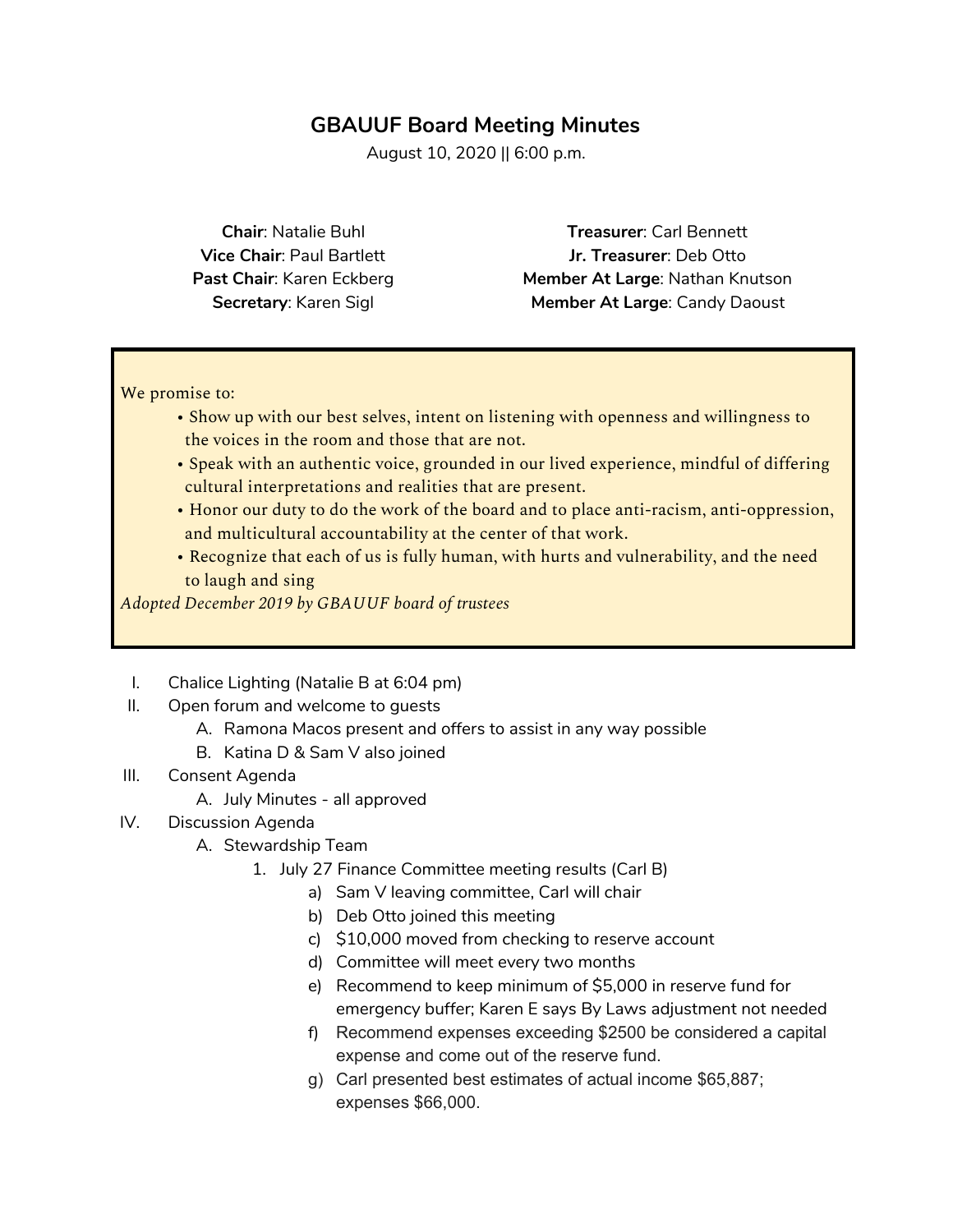- B. Reinstating Denise's pay @ \$25/service (Natalie); \$100 for August
	- a) Carl would like to pay rest of year's wages in a lump sum
	- 2. Update on positions (Natalie)
		- a) Debra Otto stepped down from Junior Treasurer position; Annette Drier will be approached to take her place; this will require a vote by congregation to accept new board member..
		- b) Transition schedules will be developed for Treasurer and Chair/Vice Chair positions
- C. Membership Team
	- 1. Inactive members Natalie & Carl reviewed, identified and contacted several individuals personally to clarify status. The board reviewed additional situations together and made the following recommendations:
		- a) Kathleen Bahler hasn't pledged or attended in awhile, move to inactive
		- b) Brumm-Chandler family have not pledged; will reach out to discuss options
		- c) Georgie Halpin asked to be taken off list, move to inactive
		- d) Carolyn Hawk active with Fox Valley, friend of and founding member of GBAUUF, Carl will reach out to discuss with her
		- e) Andy Hetzel may have forgotten to create a pledge; Paul B will reach out to him
		- f) Eric Gjerde has not responded to requests; move to friend status
		- g) Beth Jensen & Bruce Rose have not responded; move to friend
		- h) Landrum Family move to inactive
		- i) Dave Paluch Candy D will check notes; move to friend status
		- j) Pat Schauck move to inactive
		- k) Missy Ziemer move to friend status
		- l) Notes will be given to Cheyenne to update Breeze
	- 2. Lifetime membership designation (Karen E)
		- a) Bylaws section reviewed as part of inactive members discussion
	- 3. Changes to Bylaws in regard to signing the membership book (Natalie)
		- a) Per Karen E, there is no need to update by laws at this time as we do intend to have new members physically sign the book when this again becomes possible
	- 4. Follow-up with virtual UU101 classes (Natalie)
		- a) Karen E would like to discuss with Rev Jim; Jim suggests holding classes with all congregations; a curriculum exists from Dallas congregation called the Inquirer's Series - 8 sessions of 45 min; may hold in October; Natalie will announce in Connect via Cheyenne, Karen E will reach out to interested individuals.
- D. Program Team nothing to report
- E. Religious Enrichment Team Karen E will talk with Kim B, Rev Jim, Mark Goldstein.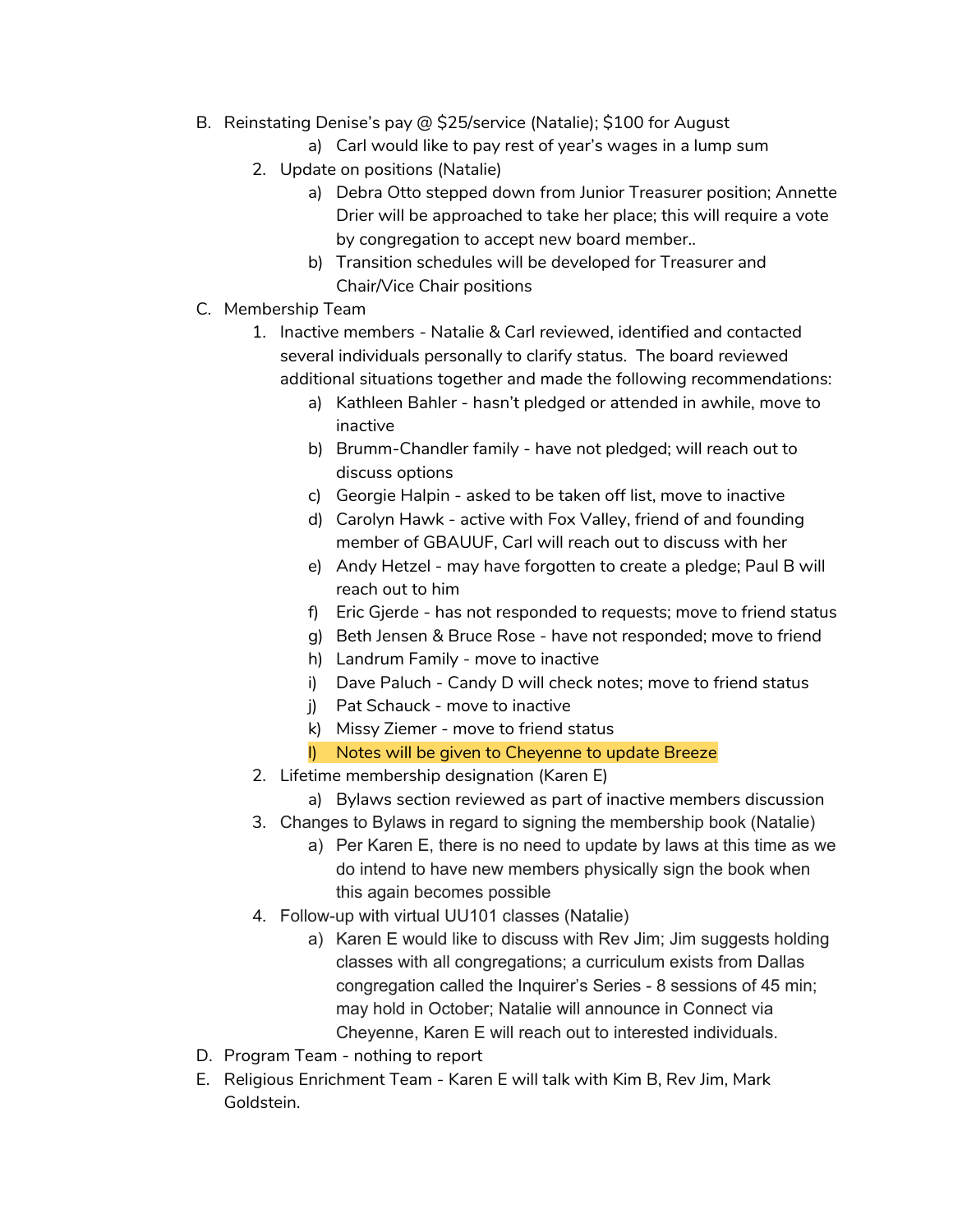- F. Social Justice Team announcement will appear in Connect regarding Watershed Clean-Up effort on Aug 22. GBAUUF will work on the Joanne's Park location, in memory of Pam Fischer and her extensive work on this project in the past.
- G. Building/Facilities Team
	- 1. Parking lot improvement actions we could take now (Carl)
		- a) Wants to re-seal asphalt, cost of \$1436 should come from the Grounds Maintenance account; needs another volunteer to help - Carl will add to Connect and service announcements via request forms.
		- b) Remove concrete parking stoppers need trailer to move to landfill, Carl will research costs; if more than \$50, Carl will personally pay the difference.
	- 2. Visa credit card for Michael P (Carl)
		- a) Move card from Karen E to Michael P; Michael can use this card to purchase misc maintenance materials and to purchase office supplies requested by Cheyenne; Sam will keep his card.
		- b) Want to have only 2 cards
		- c) No petty cash at this time
	- 3. Questions on facilities report (Carl)
		- a) Re-routing of dehumidifiers
	- 4. Office space in library for Jim & other Board members (Natalie)
		- a) A computer with MicroSoft is available for use in the library
			- b) Rev Jim may use space for pastoral care meetings
	- 5. Key holders list (Natalie) Will ask several people to return keys, including Steve Krings and Mary Jacobs, who could use key code instead.

## V. Old Business

- A. Rental policy update (Natalie) updates are complete.
- B. Rev. Jim contract is completed and signed
- C. Thank You for Chip (Natalie) Carl will present a card and gift of coffee & chocolate (from Candy D) to Chip in thanks for his work on Rev. Jim's contract
- D. COVID-19 response update (Karen E)
	- 1. Cleaning, disinfecting, PPE
	- 2. Re-opening concerns
		- a) Number of people in building at one time
		- b) Contact tracing
	- 3. Karen E has two requests:
		- a) Task Force (COVID response team), to include:
			- (1) Facilities person
			- (2) Someone with Health Dept ties
			- (3) Rev Jim suggests Marge from Open Circle Fellowship who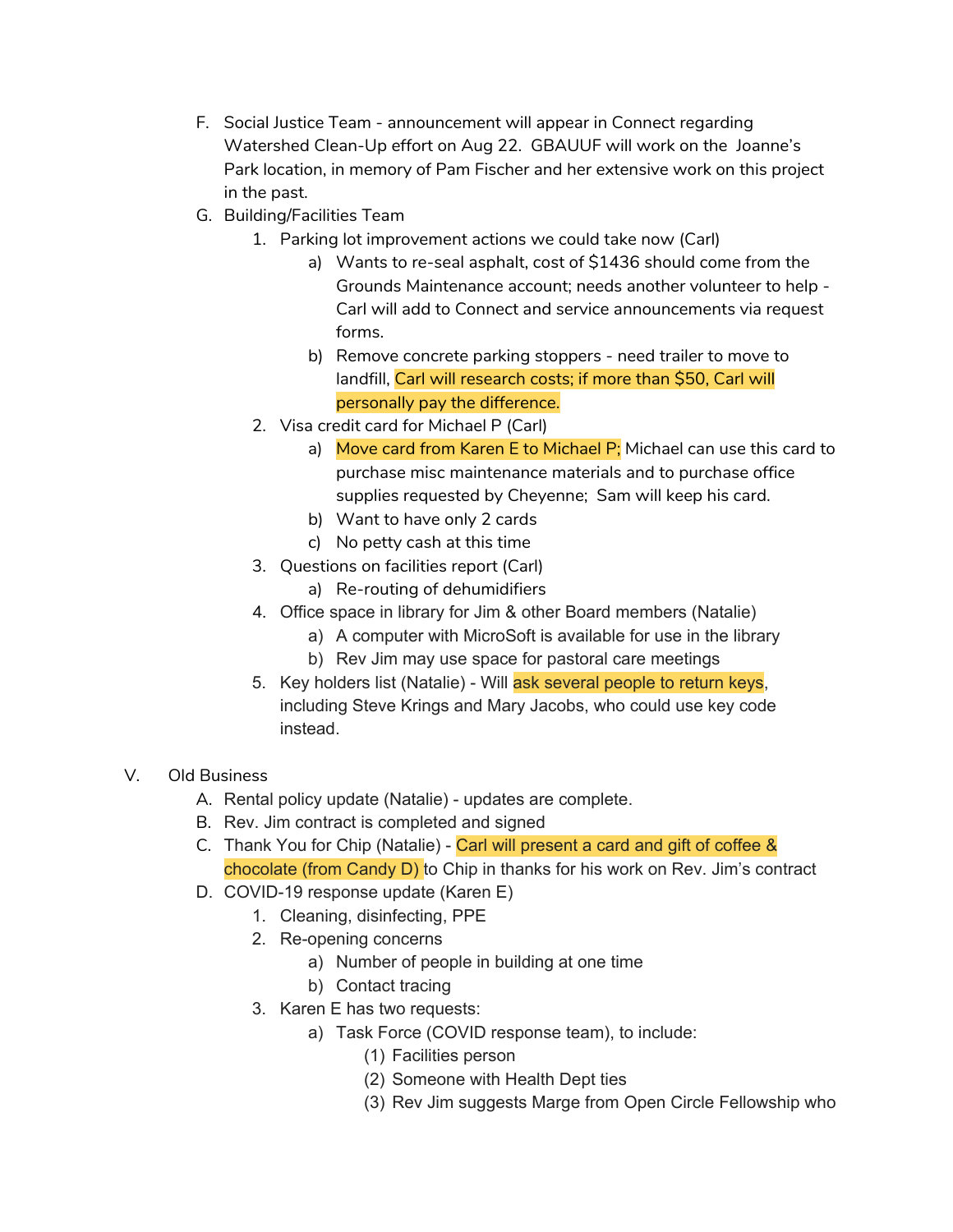is a retired nurse who is also working on this, pool resources with our sister congregations. Jim will send Marge's contact info to Karen E.

- b) Swipe Reader, key fob (swipe if visit is less than 10 min) in name tag, reader near name tag rack. Cost would be \$752.
	- (1) Currently using manual sign-in sheet
	- (2) Would help with contact tracing if that should become necessary
	- (3) Let Task Force research and recommend, per Natalie
- VI. New Business
	- A. Zoom help for those without electronic means (Natalie)
		- 1. GBAUUF is no longer printing and mailing Connect, so info is not reaching everyone
		- 2. What can we do to connect (ex. LaVerne)
			- a) Candy suggests bringing her to Candy & John's home to participate in services
		- 3. need to identify all members & friends who do not have email / internet access. Karen E & Candy will work together to identify those in need. Natalie suggests bringing to fellowship to use library computer.
	- B. Admin Assistant needed at Point Fellowship (Natalie & Rev Jim)
		- 1. Paid position is 3-4 hours/week
		- 2. Communication, Facebook, website, weekly announcements via email
		- 3. Karen E will mention opportunity to Cheyenne
		- 4. Natalie suggests adding announcement to the Connect;
		- 5. Rev Jim will collect specifics and contact info, if Cheyenne is not interested
	- C. Board transitioning procedures (Natalie)
		- 1. Treasurer and President positions are complex
		- 2. Natalie suggests documenting a timeline for training and transition to successors for both positions
- VII. Motion to Adjourn Carl (1) Karen E (2), all approved. Meeting adjourned at 7:48 pm.

Minutes respectfully submitted by Karen Sigl.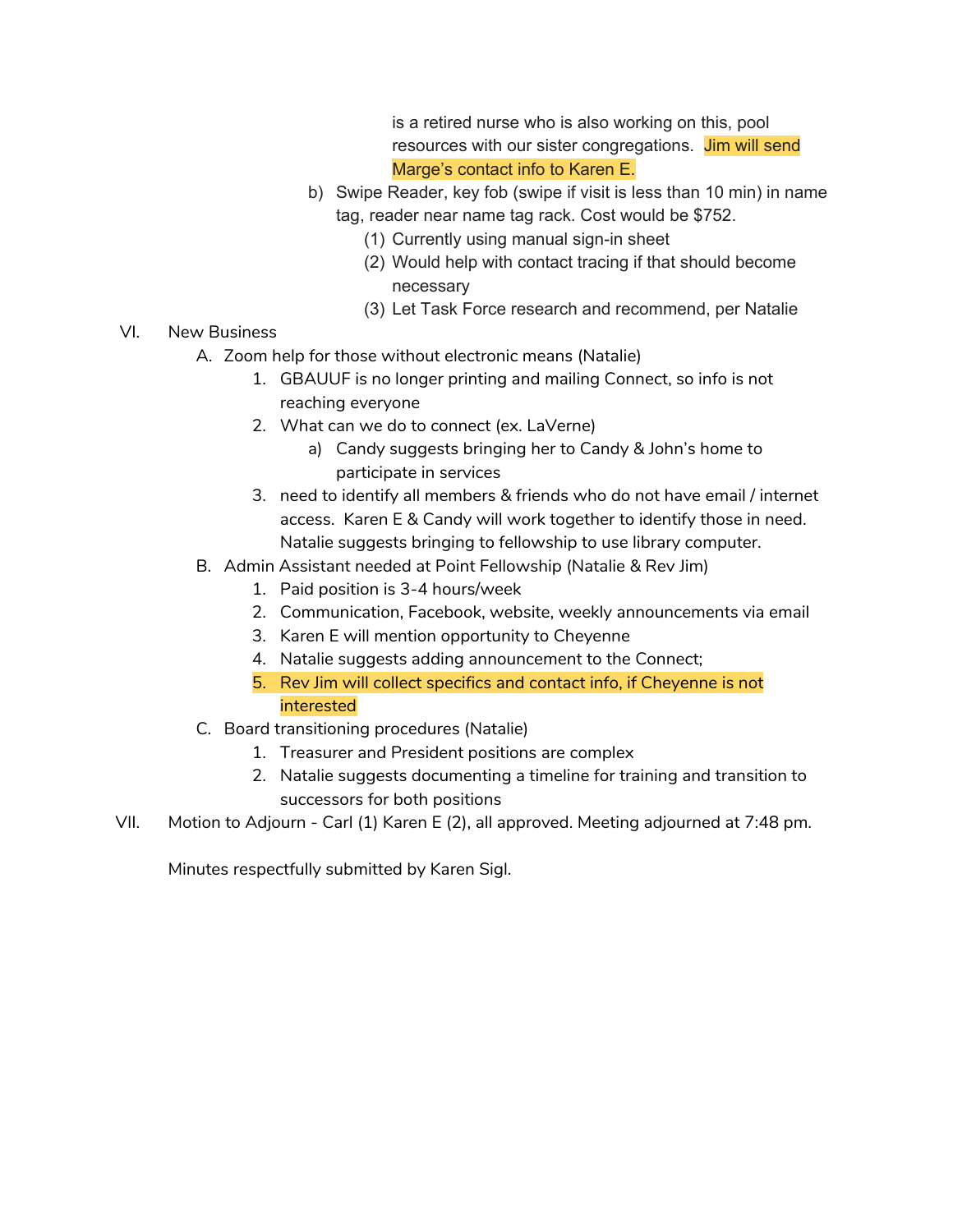| <b>July GBAUUF Treasure Report</b>             |             |                                                |
|------------------------------------------------|-------------|------------------------------------------------|
| <b>Checking Account 7272</b>                   |             |                                                |
| Previous Statement Balance as of 6/30/20       | \$19,755.91 |                                                |
| Deposits and other Credits                     | \$13,866.50 |                                                |
| <b>Checks Transfers and other Debts</b>        | \$16,384.73 |                                                |
| <b>Current Statement Balance as of 7/31/20</b> | \$17,237.68 |                                                |
| <b>Savings Account 7281</b>                    |             |                                                |
| Previous Statement Balance as of 6/30/20       | \$10,066.06 |                                                |
| Intrest (0.45600%)                             |             | \$1.06 \$10000 deposited from Checking account |
| <b>Current Statement Balance as of 7/31/20</b> | \$20,067.24 |                                                |
| Mortgage 0423                                  |             |                                                |
| <b>Current Statement Balance as of 8/6/20</b>  |             |                                                |
| <b>Year to Date Financials FY 2020-2021</b>    |             |                                                |

# **Year to Date Financials FY 2020-2021**

|                  | Month Checking Account #7272 | <b>Savings Account #7281</b> | Mortgage #0423 |  |
|------------------|------------------------------|------------------------------|----------------|--|
| July             | \$17,238                     | 20067.24*                    | \$<br>206,062  |  |
| <b>August</b>    |                              |                              |                |  |
| <b>September</b> |                              |                              |                |  |
| <b>October</b>   |                              |                              |                |  |
| <b>November</b>  |                              |                              |                |  |
| <b>December</b>  |                              |                              |                |  |
| <b>January</b>   |                              |                              |                |  |
| <b>February</b>  |                              |                              |                |  |
| <b>March</b>     |                              |                              |                |  |
| <b>April</b>     |                              |                              |                |  |
| <b>May</b>       |                              |                              |                |  |
| June             |                              |                              |                |  |
|                  |                              |                              |                |  |

\* Recommend to the board that we do not go below \$5000 in reserve fund & an expense exceeding \$2500 be considered a capital expense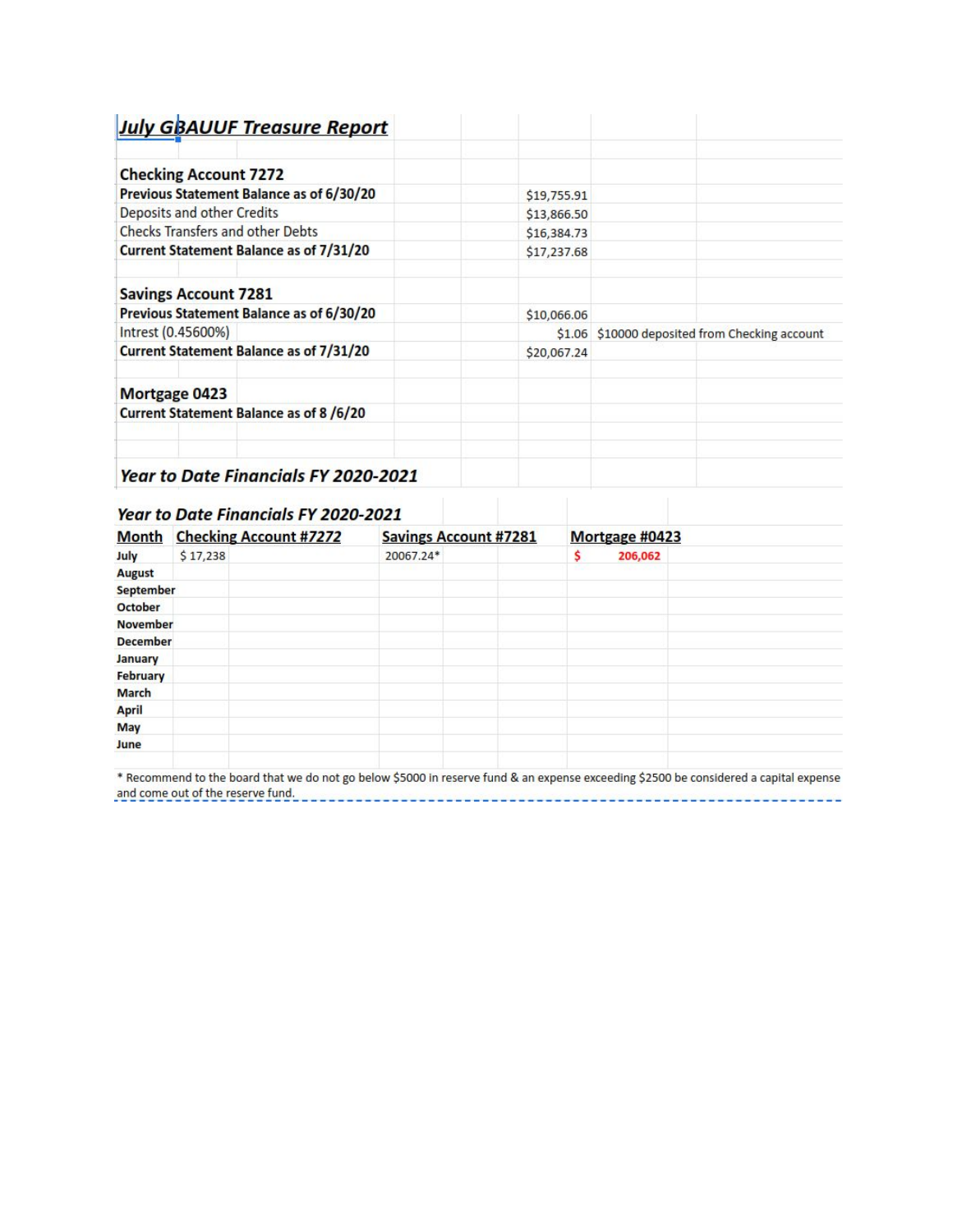## Budget vs. Actual Overview

for FY2021 7/1/2020 - 6/30/2021

| as of<br>8/1/2020                  |              |             |               | Budget     | Difference   |            |
|------------------------------------|--------------|-------------|---------------|------------|--------------|------------|
|                                    | July         | Budget      | Actual        | To Date    | \$           | %          |
| Income                             |              |             |               |            |              |            |
| Annual Canvass                     | \$8,755.00   | \$53,032.00 | \$8,755.00    | \$4,419.33 | \$4,335.67   | 98.1%      |
| Offering - Undesignated            | \$41.41      | \$4,000.00  | \$41.41       | \$333.33   | (5291.92)    | $-87.6%$   |
| <b>Special Designated Gifts</b>    | \$4,960.00   | \$200.00    | \$4,960.00    | \$16.67    | \$4,943.33   | 29660.0%   |
| Fair Trade Coffee (net)            | \$0.00       | \$150.00    | \$0.00        | \$12.50    | (512.50)     | $-100.0%$  |
| Scrip Program (net)                | \$150.00     | \$2,000.00  | \$150.00      | \$166.67   | ( \$16.67)   | $-10.0%$   |
| Special Events and Fun-raisers     | \$0.00       | \$1,500.00  | \$0.00        | \$125.00   | (\$125.00)   | $-100.0\%$ |
| Amazon Smile (net)                 | \$0.00       | \$150.00    | \$0.00        | \$12.50    | (512.50)     | $-100.0\%$ |
| Cans & Other Recycleables (net)    | \$0.00       | \$150.00    | \$0.00        | \$12.50    | (\$12.50)    | $-100.0%$  |
| Miscellaneous Income               | \$0.00       | \$100.00    | \$0.00        | \$8.33     | ( \$8.33)    | $-100.0\%$ |
| Fellowship Usage                   | \$0.00       | \$750.00    | \$0.00        | \$62.50    | ( \$62.50)   | $-100.0%$  |
| <b>Total Income</b>                | \$13,906.41  | \$62,032.00 | \$13,906.41   | \$5,169.33 | \$8,737.08   | 169.0%     |
| Expenses                           |              |             |               |            |              |            |
| Social Action                      | \$0.00       | \$500.00    | \$0.00        | \$41.67    | (541.67)     | $-100.0%$  |
| <b>NEW Community Shelter Meals</b> | \$0.00       | \$250.00    | \$0.00        | \$20.83    | (520.83)     | $-100.0%$  |
| Advertising                        | \$0.00       | \$500.00    | \$0.00        | \$41.67    | (541.67)     | $-100.0%$  |
| Website                            | \$0.00       | \$300.00    | \$0.00        | \$25.00    | (\$25.00)    | $-100.0\%$ |
| Caring Committee                   | \$0.00       | \$150.00    | \$0.00        | \$12.50    | (\$12.50)    | $-100.0\%$ |
| Enrichment Programs & Workshops    | \$0.00       | \$700.00    | \$0.00        | \$58.33    | (558.33)     | $-100.0%$  |
| <b>Pulpit Expenses</b>             | \$0.00       | \$4,500.00  | \$0.00        | \$375.00   | ( \$375.00)  | $-100.0%$  |
| Audio Visual (AV)s                 | \$529.99     | \$2,000.00  | \$529.99      | \$166.67   | \$363.32     | 218.0%     |
| Music                              | \$0.00       | \$500.00    | \$0.00        | \$41.67    | (541.67)     | $-100.0\%$ |
| <b>UUA Annual Program Fund</b>     | \$750.00     | \$750.00    | \$750.00      | \$62.50    | \$687.50     | 1100.0%    |
| Music Coordinator                  | \$0.00       | \$1,200.00  | \$0.00        | \$100.00   | (\$100.00)   | $-100.0\%$ |
| <b>Communications Specialist</b>   | \$240.00     | \$5,000.00  | \$240.00      | \$416.67   | ( \$176.67)  | $-42.4%$   |
| Reserve Fund                       | \$10,000.00  | \$5,047.00  | \$10,000.00   | \$420.58   | \$9,579.42   | 2277.7%    |
| Mortgage                           | \$1,390.00   | \$17,100.00 | \$1,390.00    | \$1,425.00 | (535.00)     | $-2.5%$    |
| Insurance & Fire Protection        | \$549.25     | \$2,200.00  | \$549.25      | \$183.33   | \$365.92     | 199.6%     |
| Grounds Maintenance                | \$0.00       | \$2,500.00  | \$0.00        | \$208.33   | (5208.33)    | $-100.0\%$ |
| <b>Building Maintenance</b>        | \$2,376.44   | \$2,750.00  | \$2,376.44    | \$229.17   | \$2,147.27   | 937.0%     |
| Utilities                          | \$297.00     | \$5,000.00  | \$297.00      | \$416.67   | ( \$119.67)  | $-28.7%$   |
| Telecommuncations                  | \$130.72     | \$1,500.00  | \$130.72      | \$125.00   | \$5.72       | 4.6%       |
| Office Supplies                    | \$76.00      | \$1,500.00  | \$76.00       | \$125.00   | (549.00)     | $-39.2%$   |
| Data Systems                       | \$127.64     | \$2,000.00  | \$127.64      | \$166.67   | (539.03)     | $-23.4%$   |
| <b>Employees Wages</b>             | \$91.00      | \$5,400.00  | \$91.00       | \$450.00   | ( \$359.00)  | $-79.8%$   |
| Workman's Comp                     | \$0.00       | \$335.00    | \$0.00        | \$27.92    | (527.92)     | $-100.0\%$ |
| <b>Employer Taxes</b>              | \$6.96       | \$350.00    | \$6.96        | \$29.17    | (522.21)     | $-76.1%$   |
| <b>Total Expenses</b>              | \$16,565.00  | \$62,032.00 | \$16,565.00   | \$5,169.33 | \$11,395.67  | 220.4%     |
| Net Operating Income               | (\$2,658.59) | (50.00)     | ( \$2,658.59) | (50.00)    | (\$2,658.59) | ###        |
|                                    |              |             |               |            |              |            |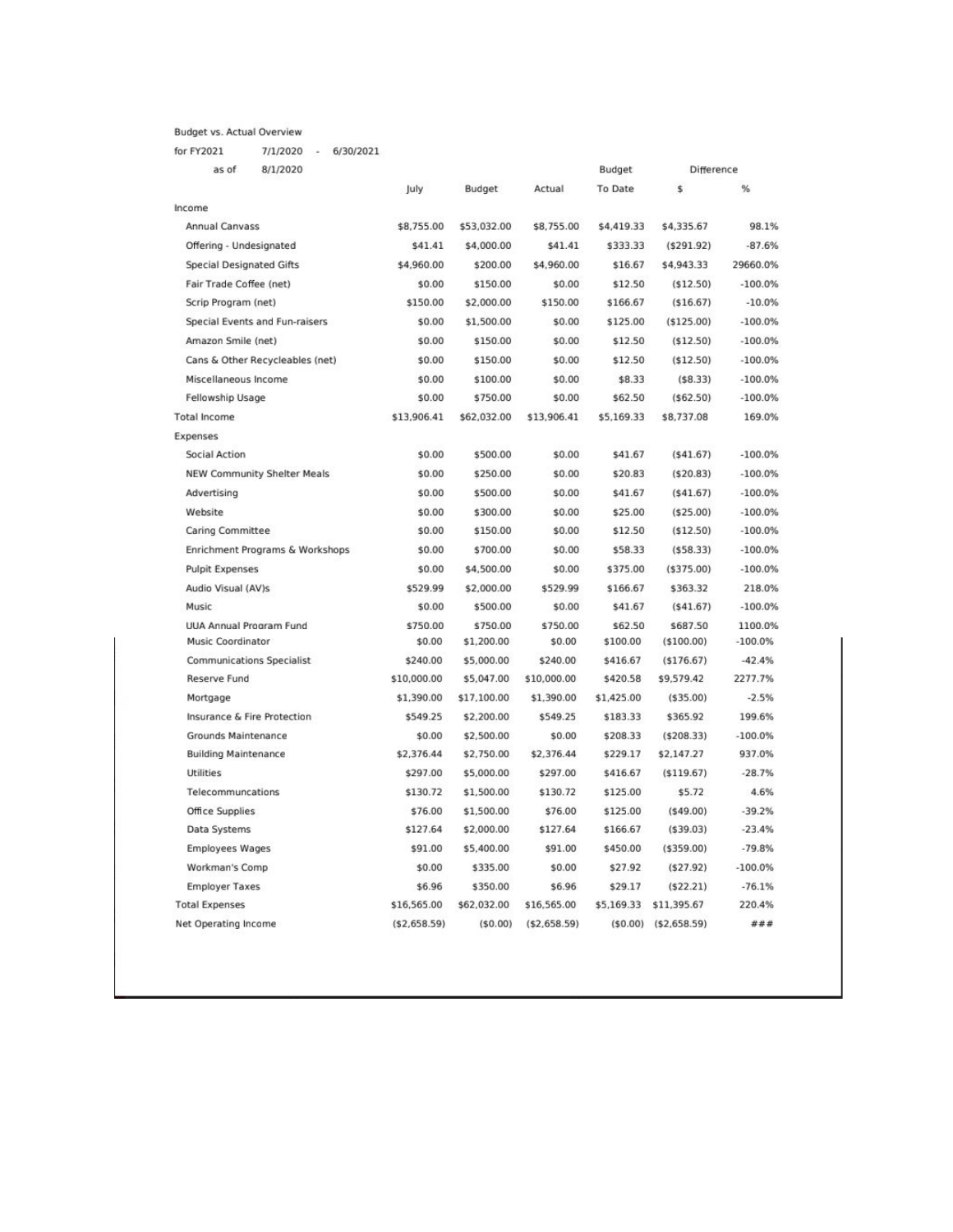### GREEN BAY AREA UNITARIAN UNIVERSALIST FELLOWSHIP

#### MONTHLY REPORT TO THE BOARD OF DIRECTORS

### **JULY 2020**

**Monthly Duties:** 

- Clean & sanitize
- Maintain office hours MWF 12pm-2pm
- Learn & remember all log-in information
- Review GBAUUF FaceBook and website
- Train in Breeze software
- Train in MailChimp software
- · Update weekly newsletter
- Check & respond to emails
- Check & respond to voicemails
- · Update Google Calendar
- Check and sort mail
- Update & print check-in/out log sheets
- Print previous newsletters & put in binder
- Print documents for Board members
- 2 Meetings with Communications Specialist
- Met Natalie & Carl
- $\bullet$ Change ink cartridges for color printer
- Water plants weekly
- · Submit bi-weekly work hours
- Monthly report

Submitted by:

Cheyenne Miller, Office Manager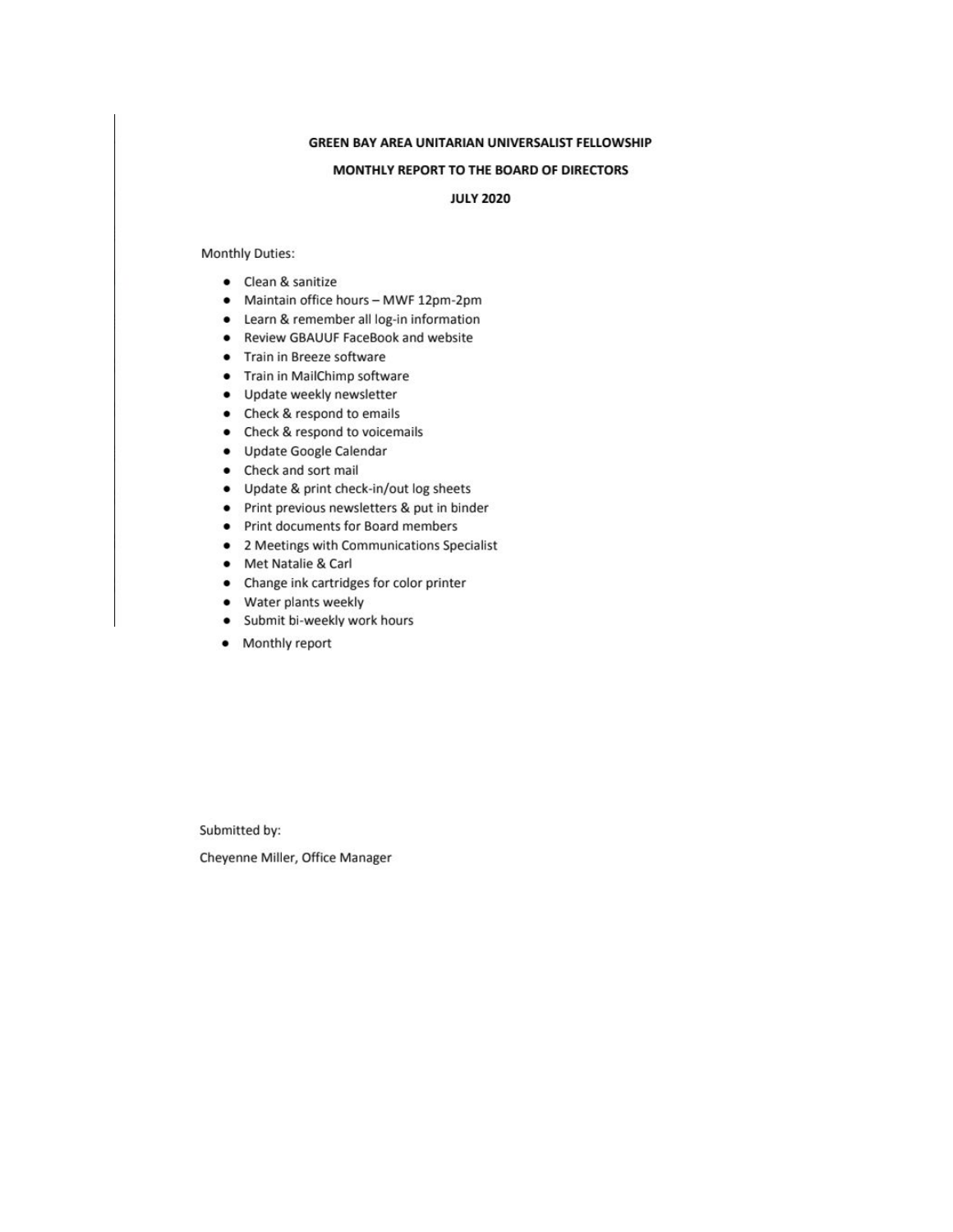uu - Facilities Report for the August Board Meeting -08/10/20

Terry is continuing to paint the facia and gable end woodwork.

The dormer "posts" were largely redone with the roof repair. Terry made and painted new face boards for these east and west posts. The finish coat painting can be done after about a week, after the caulk cures.

Carl moved one of the dehumidifiers into the east room. We are manually emptying the bucket. This is the room for which Chip has suggested a commercial dehumidifier. Another option would be to install two dehumidifiers of residential style. In either case we would need to plumb the condensate through the chase walls and into the utility room. We cannot install a dehumidifier in the air stream for that east room (we have no HVAC air stream to work with).

Karen E. has reset both the Sanctuary thermostat and the Office thermostat down to: 74\* between 8:30am and 8:45pm; and 80\* between 8:45pm and 8:30am - all 7 days of the week.

Natalie and Karen S. and Carl (and ???), are cleaning up, weeding, putting in cocoa bean shells, pruning bushes, and (my guess) a whole bunch of other things, to keep our property looking nice. Things are looking better every day. Thank you.

Roof Pros of America (Robert Boyda) has repaired the leaks and other faults in our roof. Found were leaks on BOTH (east and west) sides of our dormer, as well as deteriorated seals on the vent stack and bathroom vent hoods. Because the underlying construction materials were yet in good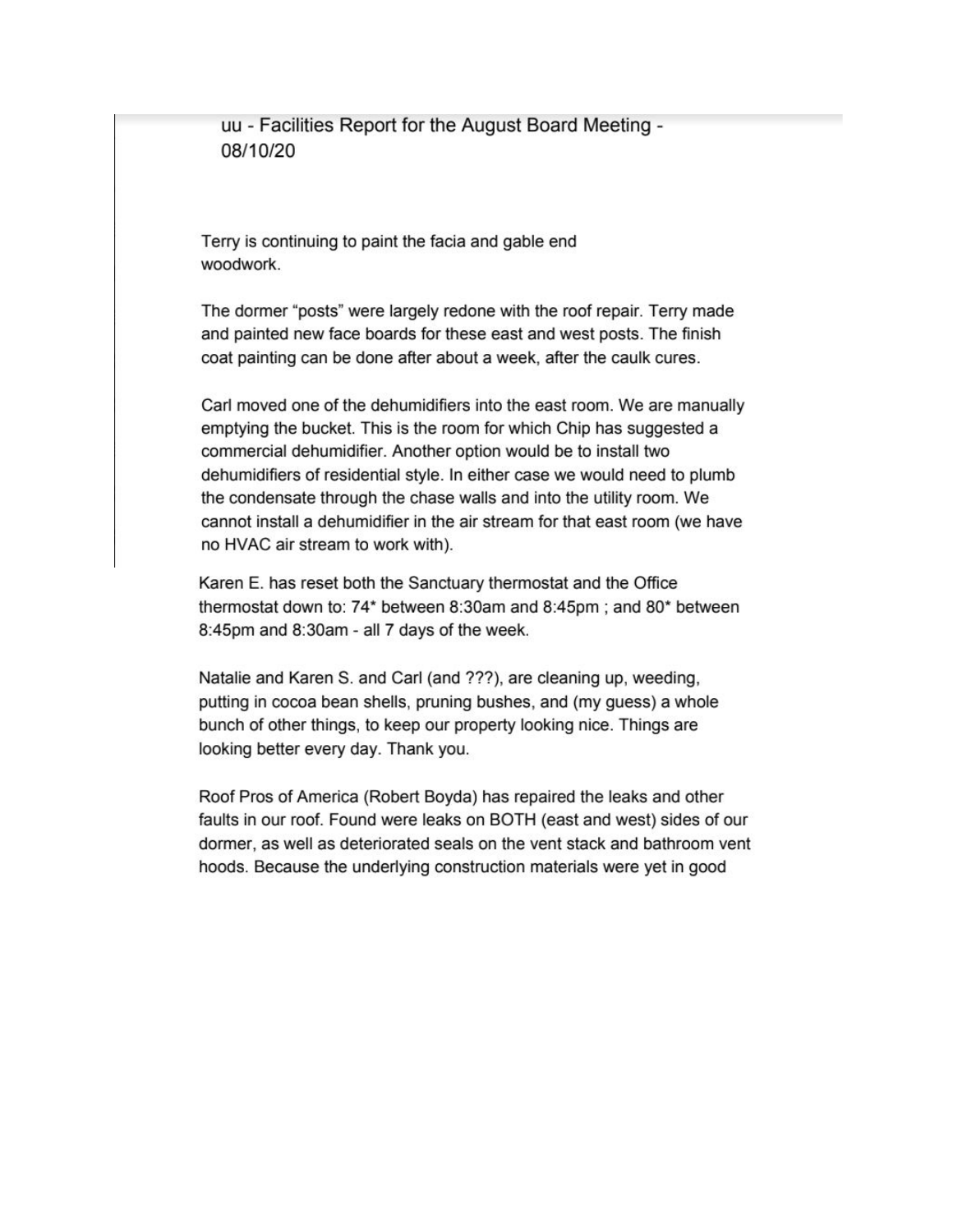shape, Roof Pros of America has agreed to a 5 year warrantee, as opposed to the 2 years warrantee originally offered.

Michael installed the p-trap in the basement west room so that our discharge condensate for the dehumidifier is code compliant. A special thanks to Terry from Michael for on very short notice, and an almost immediate deadline, Terry cut boards to spec for the dormer posts.

Things to consider: / Agenda items?

Do we want to put a dehumidifier in the east room? I could nail down an estimate if you like, but I'm guessing about \$1000 to \$1300. This would be a) for a commercial unit and plumbing, or b) two residential units and plumbing.

We have a light pole in the front parking lot, used primarily for security reasons. One of the two lamps is burned out. Do we want to repair this?

Do we really want to air condition the building all day, 7 days a week? If not, what DO we want to do?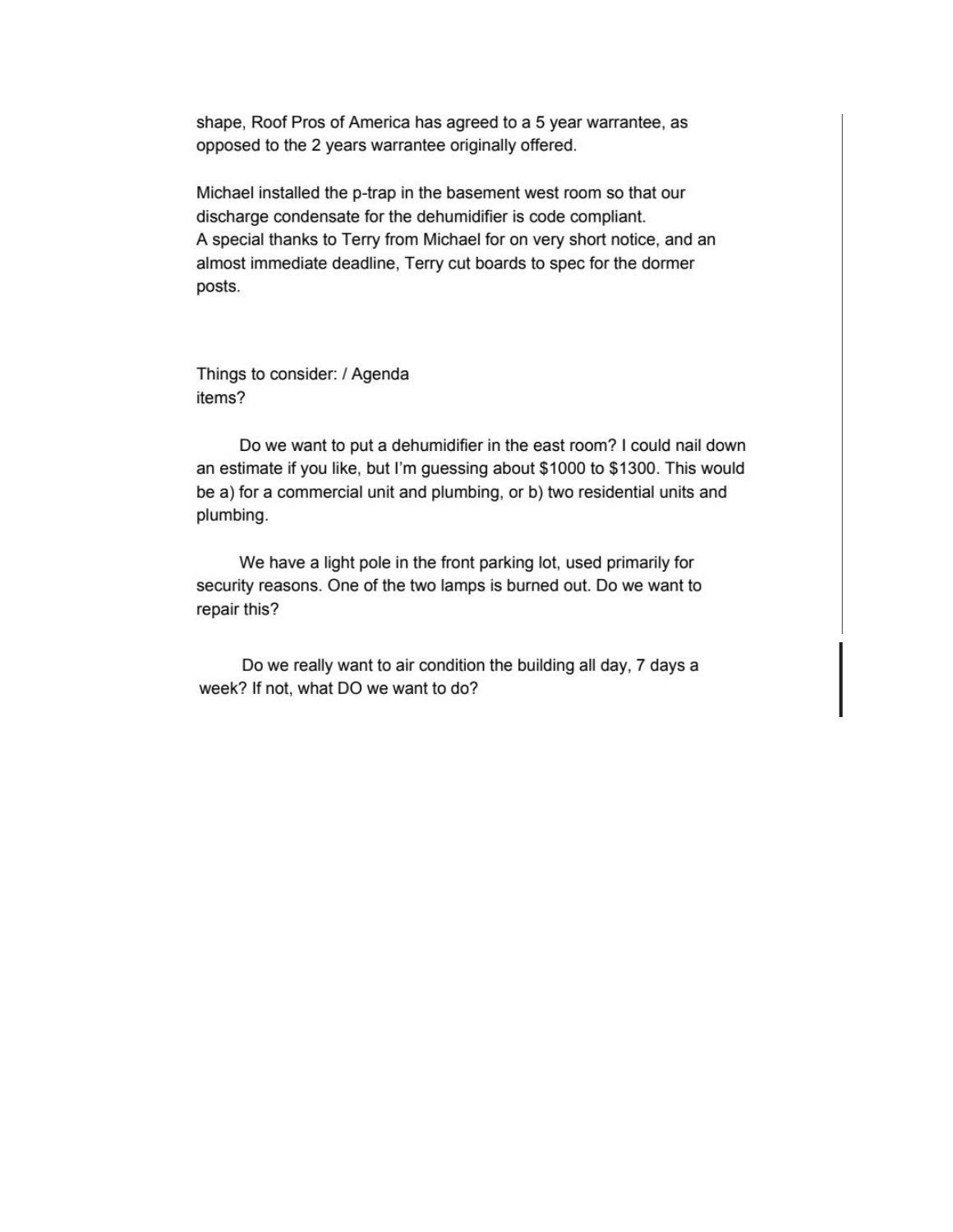| <b>Camera Corner</b><br><b>Connecting Point</b><br>Div. of ACP                   |
|----------------------------------------------------------------------------------|
| P.O. Box 248   Green Bay, WI 54305   (920) 435-5353<br>----- --- ----<br>------- |

Fax (920) 438-0389 | cccp.com

QUOTATION

QUOTE #: 0524249 7/29/2020 DATE: **CUSTOMFR#:** 0005165 8/28/2020 **EXPIRATION DATE** 0358

Doc ID

ECKBERG, JOE<br>716 S ROOSEVELT STREET<br>GREEN BAY, WI 54301

**PAXTON** 

Ship Tα JOE ECKBERG<br>716 S ROOSEVELT STREET<br>GREEN BAY, WI 54301 (920) 619-1092

JOE.ECKBERG@CCCP.COM

|                    |                               | QTY.  | <b>PRICE</b> | <b>EXTENDED</b> |
|--------------------|-------------------------------|-------|--------------|-----------------|
| <b>ITEM NUMBER</b> | <b>DESCRIPTION</b>            |       |              |                 |
|                    | PAXTON NET2 EXPANSION KIT     | 1.00  | 489.99       | 489.99          |
| 682-950-US         |                               | 10.00 | 19.99        | 199.90          |
| 692-500US          | PAXTON PROXIMITY CARD-10 PK   |       | 61.99        | 61.99           |
| 514-326-US         | PAXTON NET2 DESKTOP READER    | 1.00  |              |                 |
|                    | <b>OPTIONAL</b>               |       |              |                 |
| 345-220-US         | PAXTON P50M PROXIMITY READER  | 1.00  | 93.99        | 93.99           |
|                    |                               | 1.00  | 420.99       | 420.99          |
| 930-010-US         | PAXTON NET2 PRO SOFTWARE      |       |              |                 |
| <b>AVSHIP</b>      | SHIPPING/HANDLING/INSURANCE   | 1.00  | 15.99        | 15.99           |
|                    | ACTUAL SHIPPING TO BE CHARGED |       |              |                 |

| SIGNATURE/DATE          |                                                                                                                                                                                                                                                                                                                                                                                                                                                                                                                                                                                                                                                                                                                                | <b>NET ORDER:</b>   | 1,282.85 |
|-------------------------|--------------------------------------------------------------------------------------------------------------------------------------------------------------------------------------------------------------------------------------------------------------------------------------------------------------------------------------------------------------------------------------------------------------------------------------------------------------------------------------------------------------------------------------------------------------------------------------------------------------------------------------------------------------------------------------------------------------------------------|---------------------|----------|
|                         |                                                                                                                                                                                                                                                                                                                                                                                                                                                                                                                                                                                                                                                                                                                                | <b>SALES TAX:</b>   | 70.55    |
|                         | SIGNATURE ABOVE AUTHORIZES CAMERA CORNERICONNECTING POINT TO ORDER THE ABOVE<br>EQUIPMENT, ORDERS CONVERTED FROM THIS QUOTE, AS AUTHORIZED BY THE CUSTOMER.<br>ACKNOWLEDGES THE CUSTOMER HAS READ OUR RETURN POLICIES AND CONDITIONS LOCATED O<br>COMPANY INFO PAGE OF THE CAMERA CORNERCONNECTING POINT WEBSITE WWW.CCCP.COM.<br>SHIPPING AND HANDLING WILL BE CHARGED AT TIME OF INVOICING UNLESS NOTED IMPORTANT:<br>deliveries, especially LFD (Large Format Displays)/TV's, need to be opened, turned on and inspected<br>thoroughly for concealed damage within 5 days of receipt to ensure full value replacement. For further<br>details, please refer to our Order Receiving Guidelines at www.cccp.com/return-policy | <b>ORDER TOTAL:</b> | 1,353,40 |
|                         |                                                                                                                                                                                                                                                                                                                                                                                                                                                                                                                                                                                                                                                                                                                                |                     |          |
| PREPARED BY: JON WARDEN | SALESSUPPORT@CCCP.COM 920-438-0307                                                                                                                                                                                                                                                                                                                                                                                                                                                                                                                                                                                                                                                                                             |                     |          |